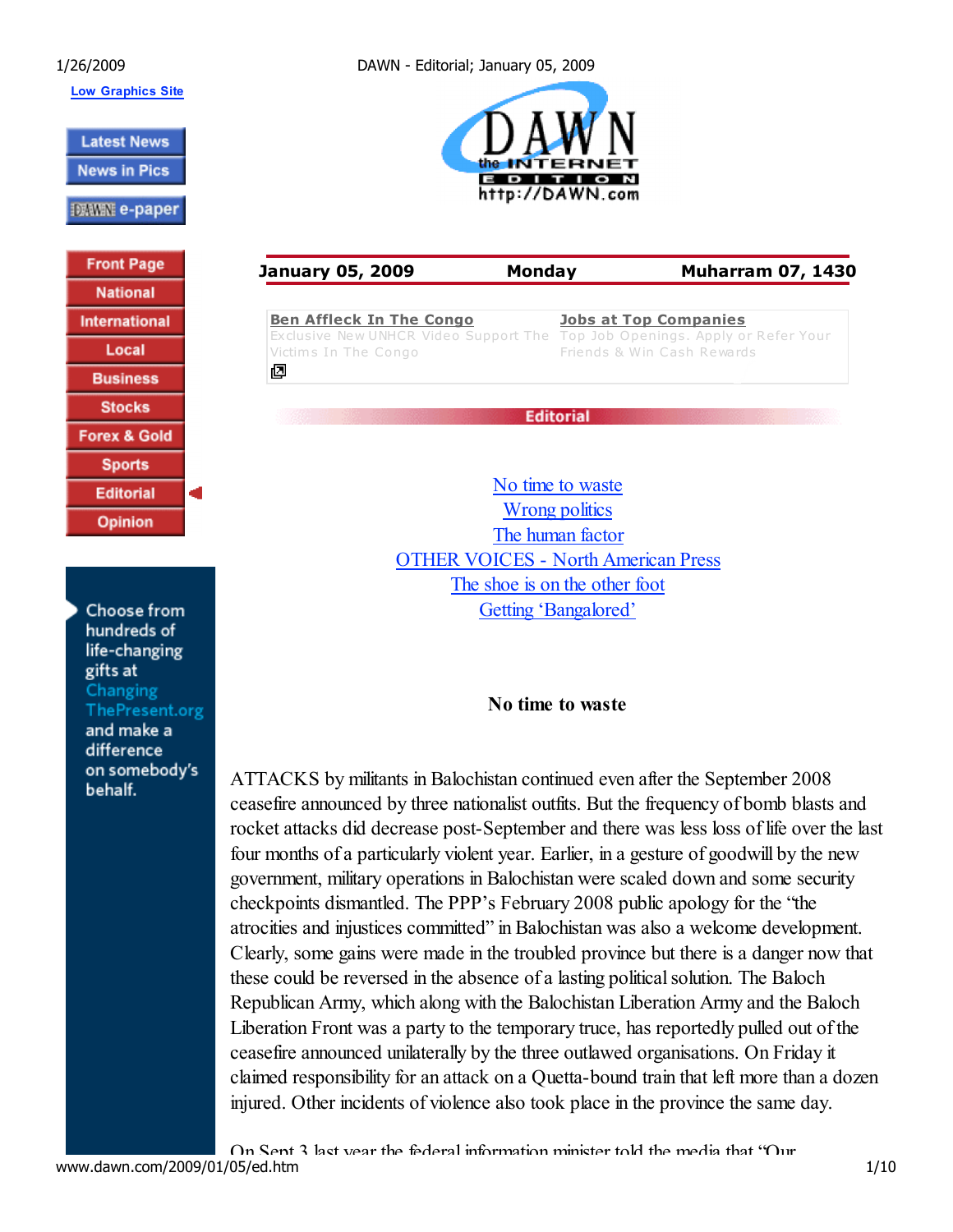# changing the present

| Letters               |
|-----------------------|
| <b>Features</b>       |
| Cartoon               |
| <b>TV Guide</b>       |
| <b>Prayer Timings</b> |

Cowasjee **Irfan Husain Jawed Nagvi Mahir Ali** Kamran Shafi **Magazines The Review The Magazine Young World Images** 

**Books Education Encounter Gallery Sci-tech** 

Horoscope **Recipes** 





likely to grow.<br>www.dawn.com/2009/01/05/ed.htm 2/10

#### 1/26/2009 DAWN - Editorial; January 05, 2009

On Sept 3 last year the federal information minister told the media that "Our government has repeatedly stressed that violence is not the answer to the problems of Balochistan, which are essentially political in nature." This assessment is spot on but pacific words alone will not deliver the goods. True, some federal funds have been released to Balochistan and the province's overdraft with the State Bank has been converted into a soft loan, a move that will result in significant annual savings. But a lot more needs to be done. For instance, the government has failed to deliver on its promise to promote provincial autonomy and give the federating units greater control over their resources by abolishing the concurrent legislative list. Then there is the lingering question mark over the National Finance Commission award, which Balochistan feels should take into account factors other than population. Among other common grievances is the allegation that questionable domiciles allow individuals from other provinces to secure jobs that, in accordance with the provincial quotas in staterun organisations, should go to people who are genuinely from Balochistan.

Development work on a large scale remains the most pressing need, however. Balochistan cannot be pulled out of backwardness and grinding poverty without job creation and widespread infrastructure development. A more prosperous Balochistan could also keep outside forces at bay. The province needs schools, vocational training institutes, hospitals and basic healthcare facilities. Such investment is required on an urgent basis if the general discontent in the province, and the menace of militancy, is to be addressed meaningfully. Development projects were naturally difficult to initiate when the insurgency was raging but Balochistan is far more stable now. There is no time to waste.

Wrong politics

Δ

Top

ON Friday, as Mian Nawaz Sharif was in Faisalabad to get political mileage out of protest demonstrations taking place there against electricity shutdowns, President Asif Zardari was hosting Sheikh Rashid Ahmed in Islamabad. The two events give us some idea of how politics in the country has moved since the PPP came to power after the February 2008 elections. The PPP has in these 10 months concentrated much of its energies on wooing the so-called power players. Meanwhile, the PML-N has 'appeared' to be a party that has taken up causes that link it directly or more strongly to the common man's everyday aspirations. It is not difficult to predict that a pat on the back from Sheikh Rashid will not boost President Zardari's and his party's standing among Pakistanis at the moment. To the contrary, the frustration with the government is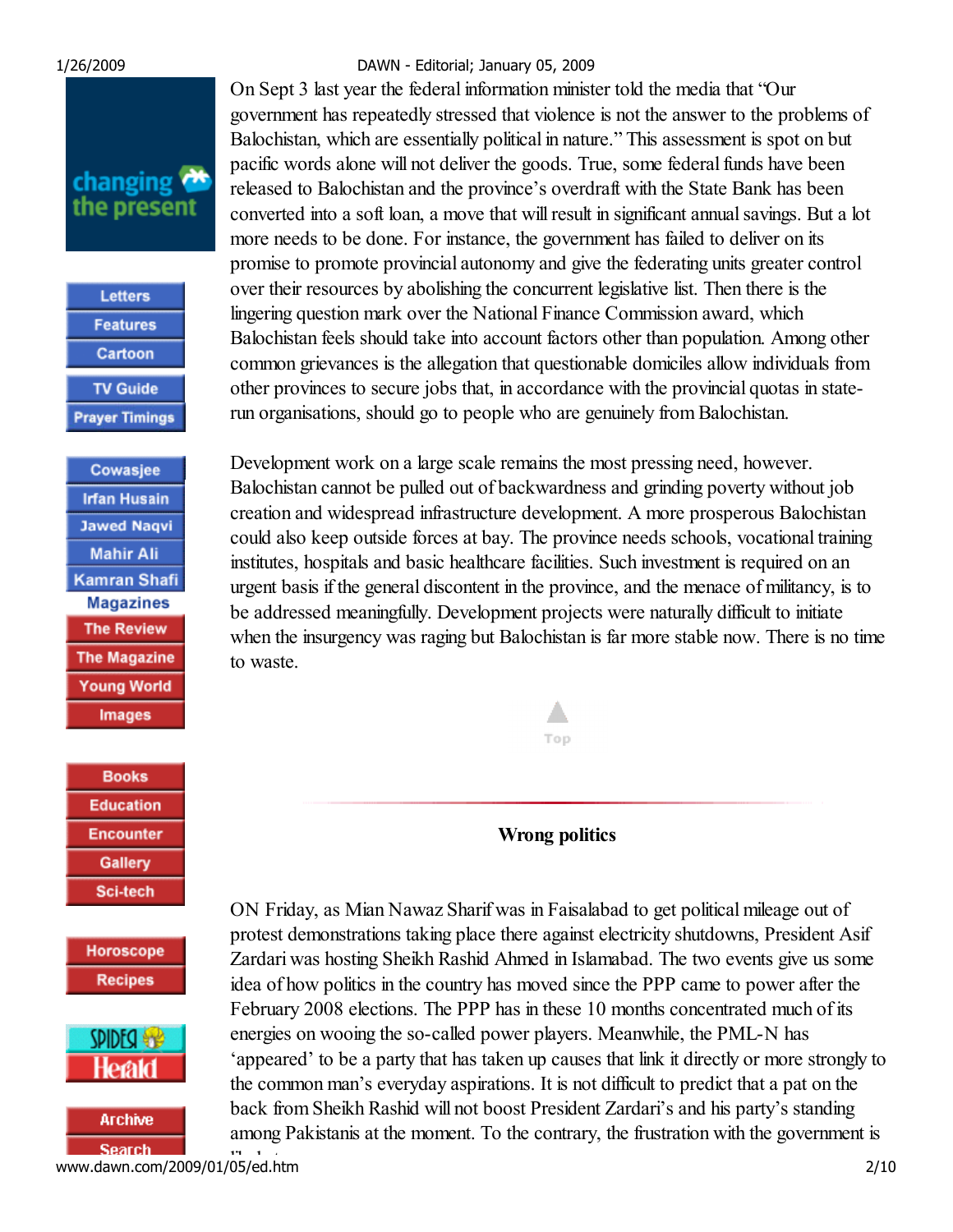



likely to grow.

## Weather

Until recently, the PML-N was considered to be a party of the so-called establishment. The party may be on its way to reclaiming its old position as a safer option for the establishment. In the meantime, it is missing no opportunity to side with the people on the streets, especially in the all-important Punjab province. Industrial workers in Faisalabad and lawyers marching in Lahore were once the PPP's strength. We don't need a poll to find out that they are disappointed with the performance of the government under Mr Zardari. If anything, the support base this time is narrowing much faster than was the case during the last two PPP governments. So entangled is the party in its effort to consolidate its hold on power and so unable is it to shrug off the legacy of Gen Pervez Musharraf that it appears to have totally run out of ideas of how to keep its pro-people image intact, or to react effectively to the doings of Mian Nawaz Sharif and his supporters. It may learn to its horror that securing a majority in the Senate is no guarantee for a firm hold on power once the battle for hearts and minds is lost. Mr Sharif's declaration of an all-out war on the PPP, something which could well be in the offing, would be another matter altogether. A crowd may be applauding him for his clever approach to politics. However, the din is drowning those voices that are advocating the current incumbents be allowed their full term in Islamabad if democracy is to be made strong and resilient.



The human factor

PERHAPS in the absence of a transplant of the soul the next best thing would be impenetrable honesty in charity vis-à-vis impoverished renal patients. The federal health minister's recent claim of supporting cadaver transplantation initiatives with the establishment of a fund that will provide aid for transplant and post-transplant care to needy patients and help root out the 'kidney bazaar' heralds a new beginning for many beleaguered lives. If examples are in order then few can deny that the Karachi-based Sindh Institute of Urology and Transplantation is a model of altruism — the evidence lies in its efforts that have made the organ trade practically negligible in the city. The government would do well to emulate the SIUT's efforts in other parts of the country, especially in Punjab which is the hub of this nefarious trade.

While the proposal to set up a fund for impoverished renal patients is more than welcome, the government must also have in place monitoring mechanisms that curtail bribery and employ discreet means to judge the neediness of a candidate as human dignity must be held supplied that binds health binds health binds health binds health binds health binds health binds health binds health binds health binds health binds health binds health binds health binds health binds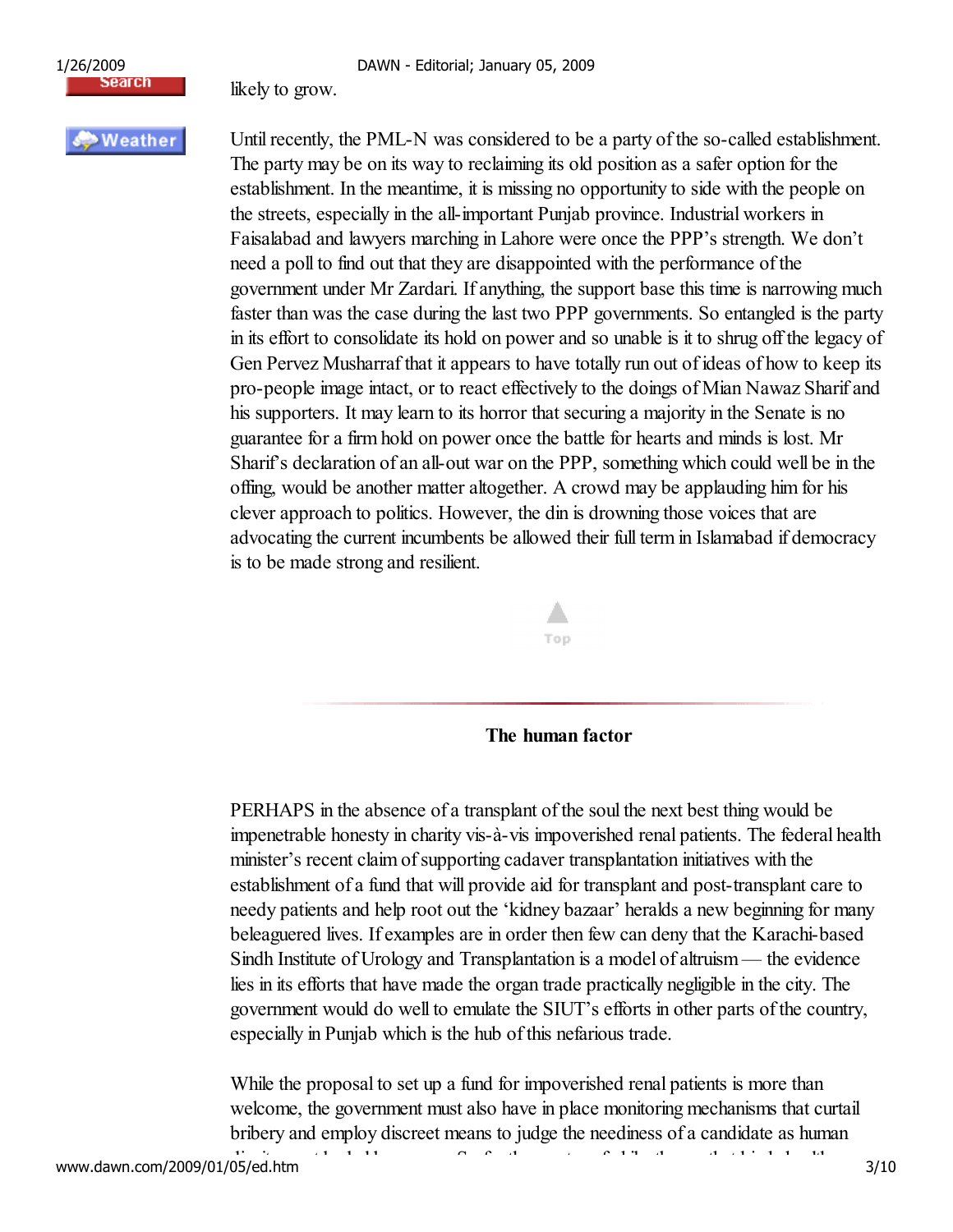dignity must be held supreme. So far the mantra of philanthropy that binds health institutions and the government to the human condition and its tender trappings has, perhaps inadvertently, done little to protect a person's dignity. How precisely does an individual 'prove' his destitution without stripping himself of all sense of integrity? Secondly, will the proposed fund take care of hidden charges, such as the bed fee, that exist despite pledges of free-of-cost, state-of-the-art treatment? This is where 'charity' based institutions should be forced to take a softer line — provide free treatment, ban all hidden costs to prevent corruption in their staff and refrain from demanding 'proof' as a prerequisite for treatment. This is not to pour scorn on the intentions of the government and charity organisations but to emphasise that more than any law, it is aggressive campaigns that instil the idea of cadaver transfers, the promotion of voluntary donations and sensitive treatment of renal patients in our collective psyche. These will go a long way in making the organ trade a thing of the past.

Top

### OTHER VOICES - North American Press

#### Bush's healthcare legacy

#### The New York Times

THIS page has criticised the Bush administration's weak performance on many important healthcare matters: its failure to address the problem of millions of uninsured Americans or stem the rising costs of healthcare, its refusal to expand eligibility for the State Children's Health Insurance Programme, its devious manoeuvres to cut Medicaid spending, its support of unjustified subsidies for private health plans, to name a few.

It is only fair to note that President Bush can also lay claim to some signal achievements in healthcare — achievements that we urge president-elect Barack Obama to continue and develop further.

As we have argued in the past, Mr Bush deserves high praise for significantly increasing American support for the global effort to control Aids. We were pleased that Congress has now authorised even more money than Mr Bush proposed: almost \$50bn to fight Aids, malaria and tuberculosis around the world over the next five years. But there is little doubt that the president has played a key role in providing drug treatments or supportive care to millions of patients who would otherwise have gone untended.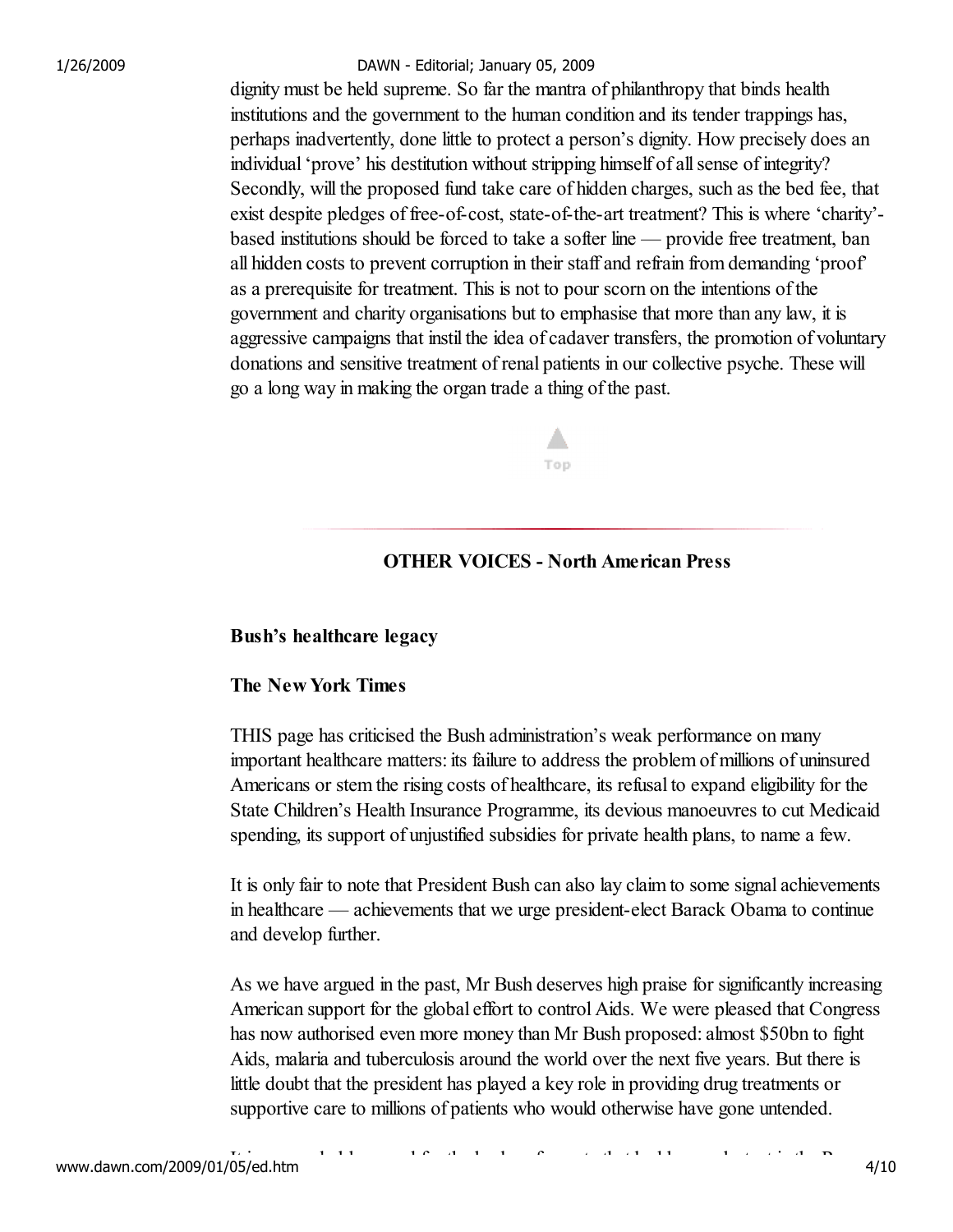It is a remarkable record for the leader of a party that had been reluctant in the Reagan era to deal with a disease whose victims at the time in this country were primarily gay men and injection drug users.

Equally remarkable was Mr Bush's decision to push through a costly new prescription drug benefit under the Medicare programme for older Americans despite stout opposition in his party to government-run healthcare. It was the largest expansion of Medicare in decades and it dragged the programme, at long last, into the modern medical era, in which drugs are a cornerstone of treatment.

… Less heralded was the Bush administration's willingness to grant Massachusetts a Medicaid waiver to redeploy federal funds to help start a universal health insurance programme. The programme took the controversial step of requiring all citizens to obtain health insurance or pay a penalty, precisely the sort of government mandate that drives many conservatives wild. By many measures it is off to a promising start and could become a model for other states or the federal government.

Another substantial health achievement came in the form of bricks and mortar, through the president's vigorous support of community health clinics…. [But] Mr Bush has done almost nothing to shore up the public insurance programmes, notably Medicaid and the State Children's Health Insurance Programme, that provide the bulk of the clinics' funding through the patients they cover.

That is another reminder that despite these solid achievements, the country needs to do a lot more. It needs full-fledged healthcare reform that will improve the quality of medical care, reduce its overall cost and provide insurance for everyone, at affordable prices. —  $(Jan 3)$ 



### The shoe is on the other foot

By Zafar Masud

CALL them Ducati 271 or Bush shoes, the choice is yours. What is really interesting is that ever since an Iraqi journalist hurled them at the American president during his press conference in Baghdad on Dec 14, the incident has caught the fancy of the European and American media with unprecedented passion for what would otherwise have simply been brushed aside as a mishap owing to ill humour, or bad manners if you will.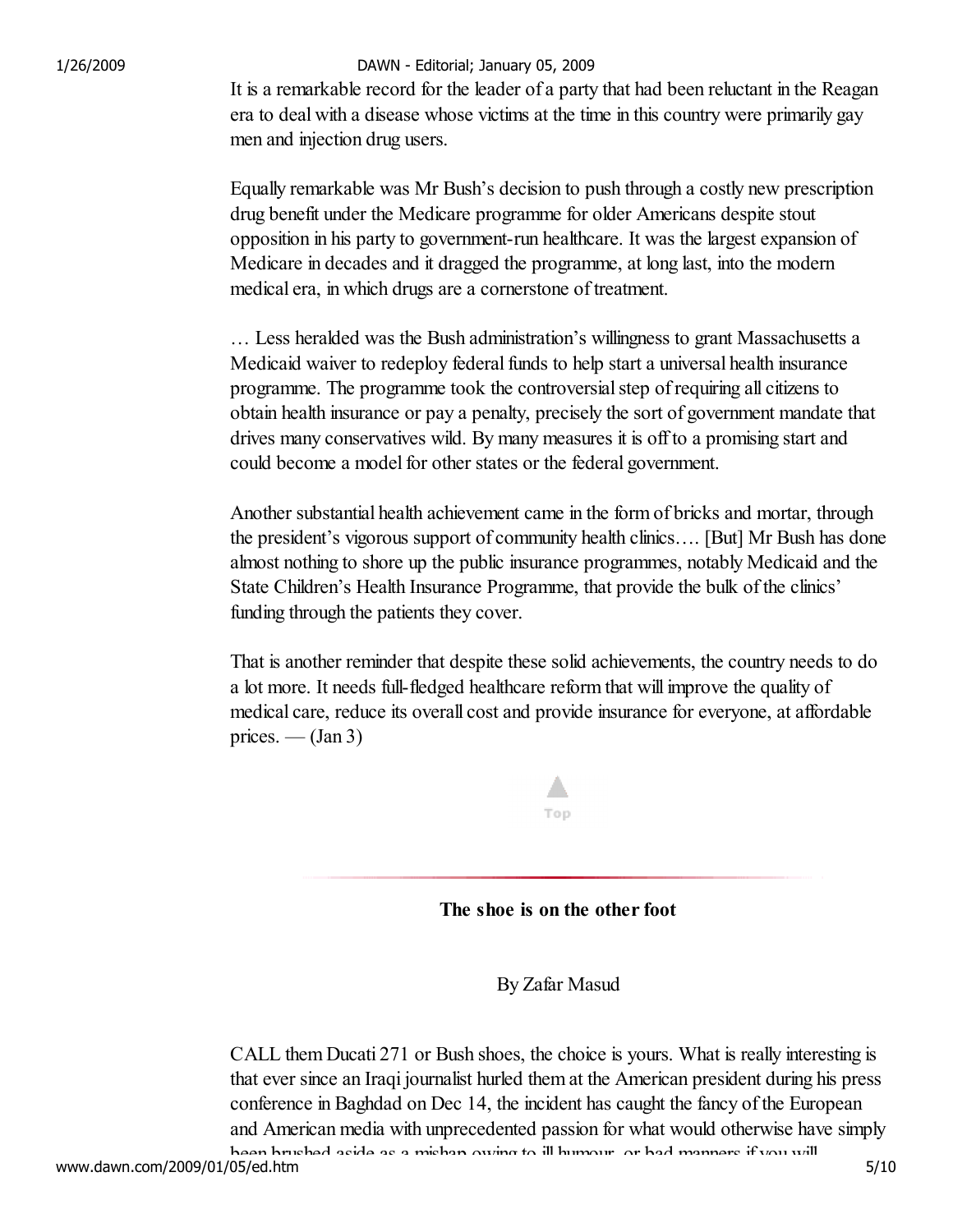been brushed aside as a mishap owing to ill humour, or bad manners if you will. 1/26/2009 DAWN - Editorial; January 05, 2009

> Whether that turns Muntazer al-Zaidi into a hero remains arguable and many people, including ordinary folks like this writer, tend to believe that the now shoeless journalist had, during that gathering, needed neither to express the one nor the other in full public view and before television cameras.

> The venerable New York Times was so thrilled at what it qualifies as the humiliation of its favourite enemy George W. Bush that it has run columns and columns since the incident, analysing the psychological, historical, religious and intellectual significance of shoe-throwing in the Arab and Muslim cultures. In a separate story the paper even suggested the occurrence could have inadvertently helped a flagging footwear industry in Turkey take the great leap forward to international commercial success.

> According to NYT again the Turkish firm has employed an additional staff of 100 workers to cope with surging demands and sales are soaring with 95,000 pairs ordered by a European importer alone. The owner, the paper makes it a point to drive home the ponderous scientific detail, was amazed by the aerodynamics of his wares, albeit they failed to attain their objective. Which brings us to the intended target once again.

Footage (no pun, honest!) run again and again on important TV networks essentially shows a bemused and surprisingly agile President Bush, to give him credit, ducking twice and deftly, successfully avoiding the projectiles each time. Then he has the sense of humour to remark, "All I can report is that it is a size 10."

European and American intellectuals and journalists, those who are convinced shoethrowing is a grave, though highly eloquent, affront in the eastern tradition, are not desisting from repeating the point in their writings and utterances ever since, and seem to believe the American president deserved this.

What on earth can explain, you wonder, the West's fascination with an alien phenomenon that totally escapes its comprehension?

Our infallibly trustworthy sage, Count André de la Roche, happens to be in Paris at the moment. All that remains to be done in his beloved Sancerrois countryside these bleak, brief winter days, he complains, is sit before a roaring fire and read, while listening to Haydn's string compositions. This is something he can do with greater pleasure in his Parisian flat with a view of the Eiffel Tower from his library window as bonus. He was glad to wax eloquent on this cothurnus tragi-comedy for the benefit of Dawn's readers:

"If you ask these people whether they themselves would throw shoes at someone they do not like, they won't answer you. But look deeper into their eyes and you have the answer all written large there. 'Throw my shows at someone? Are you crazy? I am a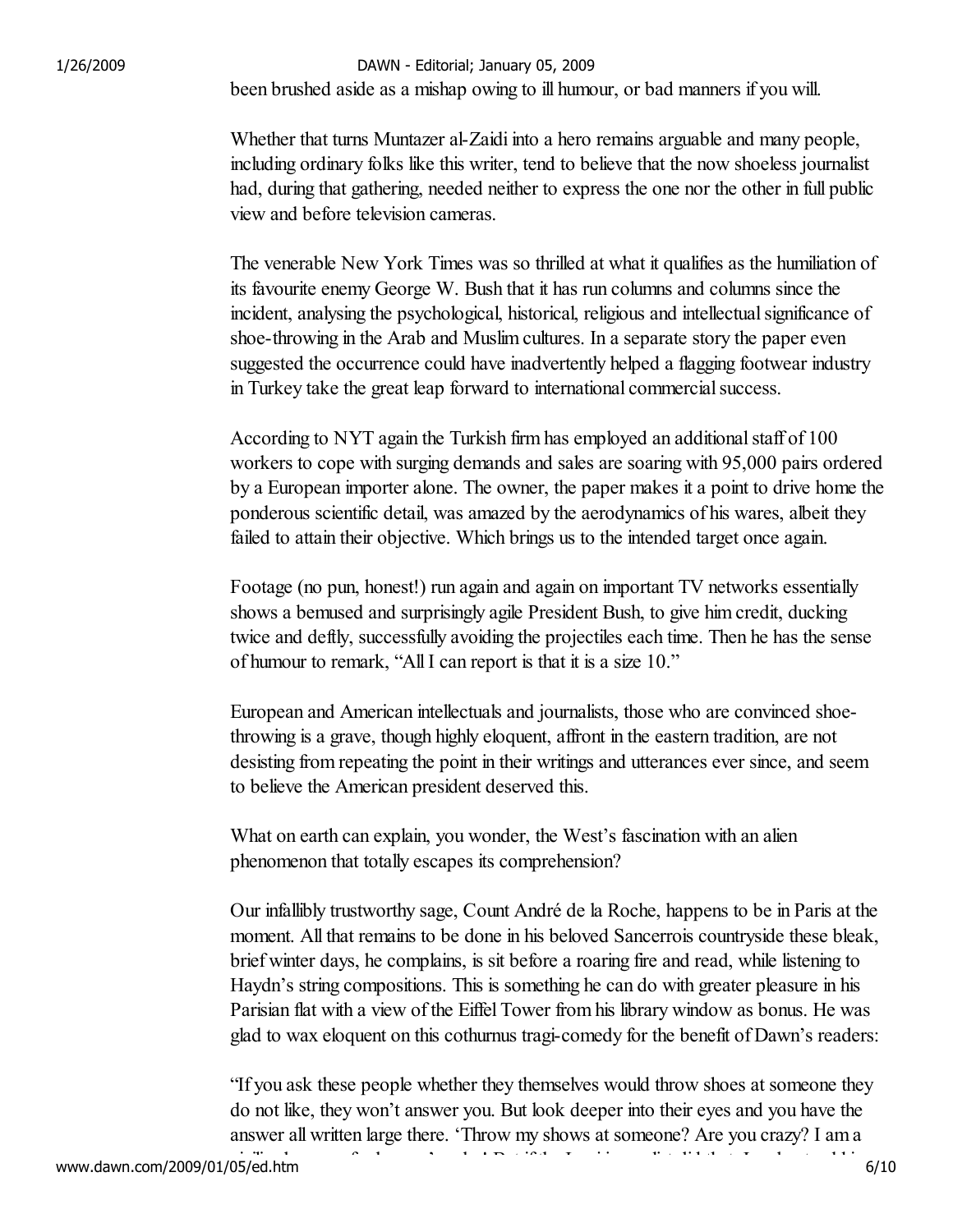civilised person for heaven's sake! But if the Iraqi journalist did that, I understand him and I sympathise with him'.

"There you are! This sort of condescending is the key to the entire enigma. The western intellectual who is denying you the eye contact is, deep down, a neo-imperialist, although he doesn't know it. He has this paternalistic approach towards the people from the Middle East and Africa. Not towards the Asians, by the way, whom he considers his rivals and whom he fears.

"If two people are having an argument whether it is day or night and this same intellectual is asked to arbitrate, he will pull a curtain over the window to block the blazing sunshine from view and check out first which one of the adversaries is in his eye socially, economically and ethnically disadvantaged. Truth belongs to him and not to the other guy who thinks it is daytime, according to the lights of our arbitrator.

"This is called relativism. When the Americans turned this nonsense into their religion in the 1970s, we the Europeans, in our arrogance of being the inheritors of the legacies of Newton, Copernicus, Descartes, Galileo, Kant and Goethe, had made fun of them. Truth has no relatives, we had said, and two plus two makes four … always has and always will.

"But then, we had rejected junk food, gay parades, baggy jeans, graffiti and rap music too. Today we are great consumers of all that as well as of relativism. The American tsunami will drown us all, until it runs down the gutter-hole where it belongs. For the moment, what Muntazer al-Zaidi did would be qualified as bad manners if we did that but from our US-imported relativist, patronising point of view, it is alright for an Iraqi to behave that way.

"The shoe is literally on the other foot!"

The writer is a journalist based in Paris.

# Top

Getting 'Bangalored'

By Keya Acharya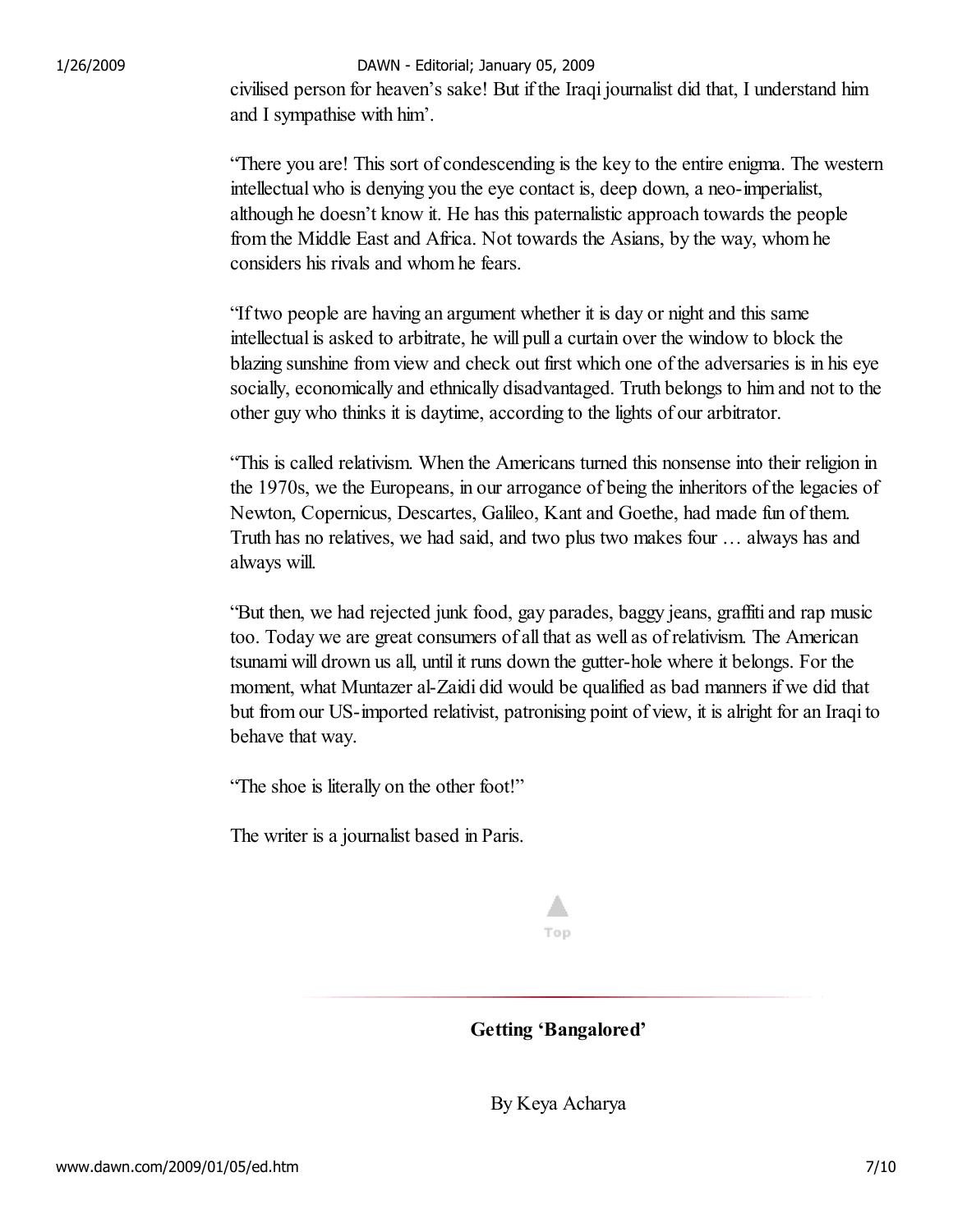THE term 'getting Bangalored,' or having jobs outsourced from the West to this international IT hub, looks set to acquire another connotation — this time of professionals being fired right there.

The Union of Information Technology Enabled Services (UNITES) Professionals, India anticipates at least 50,000 job losses in the first half of the new year, owing to the global recession.

Ever since United States majors like General Electric and American Express shifted their back office processing operations to India in 1994-96, the world's major corporations, from the airlines to banking industries, resorted to business process outsourcing (BPO) to this country, raising jobs from 553,000 in 2007 to the current 1.6 million jobs.

Tight labour markets in the US and Europe, linguistic capabilities, reliable and cheaper telephonic communication and operational costs together with a government setup that encouraged foreign direct investment with tax sops, have been major factors in the growth of India's BPO sector.

India's information technology enabled services (ITES) sector has been growing at a steady 30 percent rate over the past few years and overall sales in 2007-2008 stood at \$52bn. But the slowdown in the US and European markets has led to sudden job losses that have raised new labour issues.

UNITES, created in 2005 with active support from the global Switzerland-based Union Network International (UNI), grew with this new and huge workforce and has been raising important questions about working conditions, gender discrimination, sexual harassment and employee rights.

Fifty per cent of UNITES members are from Bangalore, pointing to the city's large concentration of India's entire BPO sector, higher than the world's emerging BPO centres in South Africa, Philippines, Latin America and Eastern Europe.

But the industry's economic links to the US and Britain's recessions have played havoc on the local scene, with at least 10,000 jobs in the industry being lost between September 2008 and December 2008. Others, mostly junior level executives, have taken salary cuts ranging from 25 per cent to as high as 75 per cent.

UNITES general secretary, Karthik Shekhar, a computer engineer, says the prediction of another 50,000 job losses has been estimated from the uncertainty of US presidentelect Barack Obama's new policy on outsourcing, the bail packages by the British government and financial institutions which may result in conditions being imposed on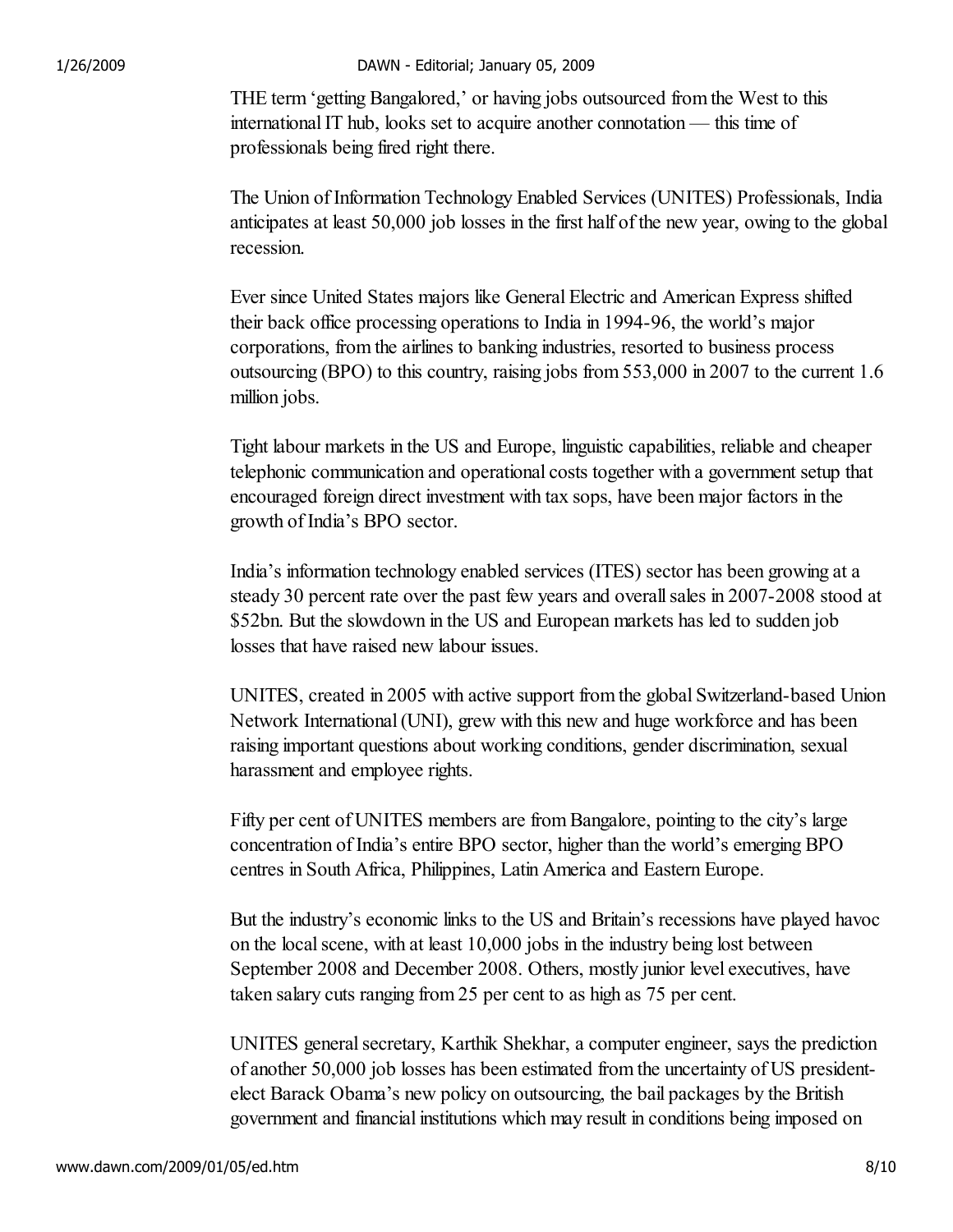local jobs.

Shekhar also says the country's lax laws and "the red carpet treatment extended by our government to foreign companies" are aiding these institutions to lay off workers without due benefits, and with insensitive handling.

UNITES members, Shekhar illustrates as example, have in some cases, discovered they had been 'sacked' when their entry-swipe cards stopped working abruptly or were given two hours' notice to leave their workplaces.

India lacks laws on severance rights for workers in the IT sector. "There is no talking between parties here in India... companies, including multinationals who behave differently elsewhere, just refuse here,'' says Shekhar.

UNITES faces opposition from the IT-industry's National Association of Software and Services Companies (NASSCOM) which represents only the companies or 'employers' and sees UNITES as a potential threat, given India's history of confrontation between trade-unions and employer-companies.

A NASSCOM statement says that the association, after "research and interaction is not in favour" of the prediction of huge job losses in the wake of the downturn in the United States and other developed countries.

— IPS News





www.dawn.com/2009/01/05/ed.htm 9/10